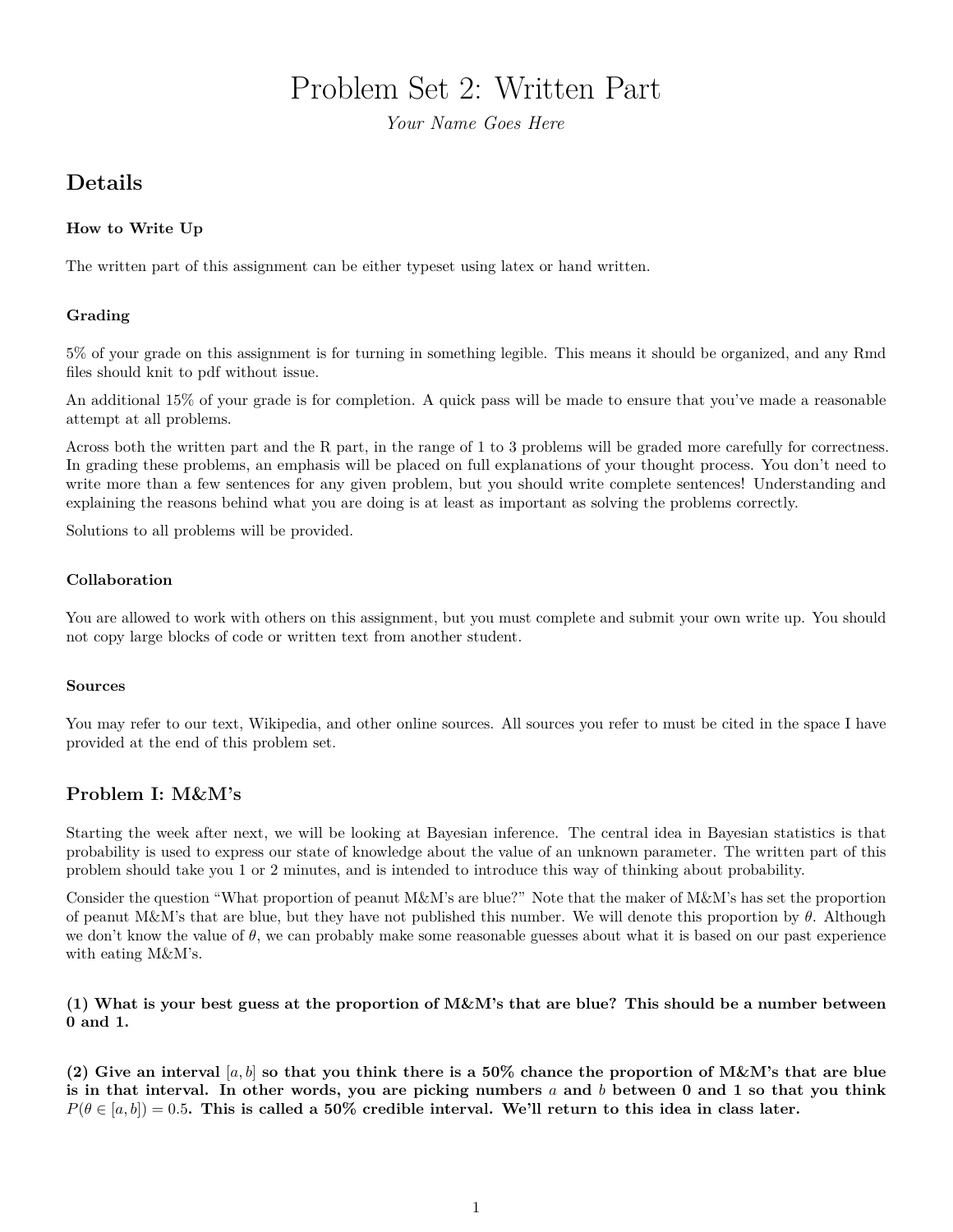**(3) Give an interval** [*c, d*] **so that you think there is a 90% chance that the proportion of M&M's that are blue is in that interval. In other words, you are picking numbers** *c* **and** *d* **between 0 and 1 so that you** think  $P(\theta \in [c, d]) = 0.9$ . This is called a 90% credible interval. We'll return to this idea in class later.

#### **Problem II: Method of Moments**

**(1) Suppose that**  $X_i \stackrel{i.i.d.}{\sim}$  Geometric $(p)$  for  $i = 1, ..., n$ . Find the method of moments estimator of *p*.

Note that there are multiple parameterizations of the Geometric distribution. Please use the parameterization as given on the "Common Probability Distributions" handout.

#### **Problem III: Wind Speeds**

This problem is adapted from an example in "Mathematical Statistics with Resampling and R" by Chihara and Hesterberg  $(2011)$ , who write:

"[U]nderstanding the characteristics of wind speed is important. Engineers use wind speed information to determine suitable locations to build a wind turbine or to optimize the design of a turbine. Utility companies use this information to make predictions on engery avaiabilty during peak demand periods (say, during a heat wave) or to estimate yearly revenue.

The Weibull distribution is the most commonly used probability distribution used to model wind speed . . . The Weibull distribution has a density function with two parameters, the shape parameter  $k > 0$  and the scale parameter  $\lambda > 0$ ."

If  $X \sim$  Weibull $(k, \lambda)$ , then it has pdf

$$
f(x|k,\lambda) = \frac{kx^{k-1}}{\lambda^k}e^{-(x/\lambda)^k}
$$

We will consider fitting a Weibull distribution to measurements of daily average wind speeds in meters per second at the site of a wind turbine in Minnesota over the course of 168 days from February 14 to August 1, 2010 (there were no data for July 2). Although these data are gathered over time, let's treat the measurements as independent (this is unrealistic but will make the problem more approachable).

We adopt the model  $X_1, \ldots, X_n \stackrel{\text{i.i.d.}}{\sim}$  Weibull $(k, \lambda)$ .

The likelihood function is

$$
\mathcal{L}(k, \lambda | x_1, \dots, x_n) = \prod_{i=1}^n \frac{k x_i^{k-1}}{\lambda^k} e^{-(x_i/\lambda)^k}
$$

$$
= \frac{k^n}{\lambda^{kn}} \exp \left\{-\sum_{i=1}^n (x_i/\lambda)^k\right\} \prod_{i=1}^n x_i^{k-1}
$$

The log-likelihood is

$$
\ell(k, \lambda | x_1, \dots, x_n) = n \log(k) - kn \log(\lambda) + (k-1) \sum_{i=1}^n \log(x_i) - \sum_{i=1}^n \left(\frac{x_i}{\lambda}\right)^k
$$

The partial derivatives of the log-likelihood with respect to the unknown parameters are:

<span id="page-1-0"></span>
$$
\frac{\partial}{\partial k}\ell(k,\lambda|x_1,\ldots,x_n) = \frac{n}{k} - n\log(\lambda) + \sum_{i=1}^n \log(x_i) - \sum_{i=1}^n \left(\frac{x_i}{\lambda}\right)^k \log\left(\frac{x_i}{\lambda}\right) \tag{1}
$$

and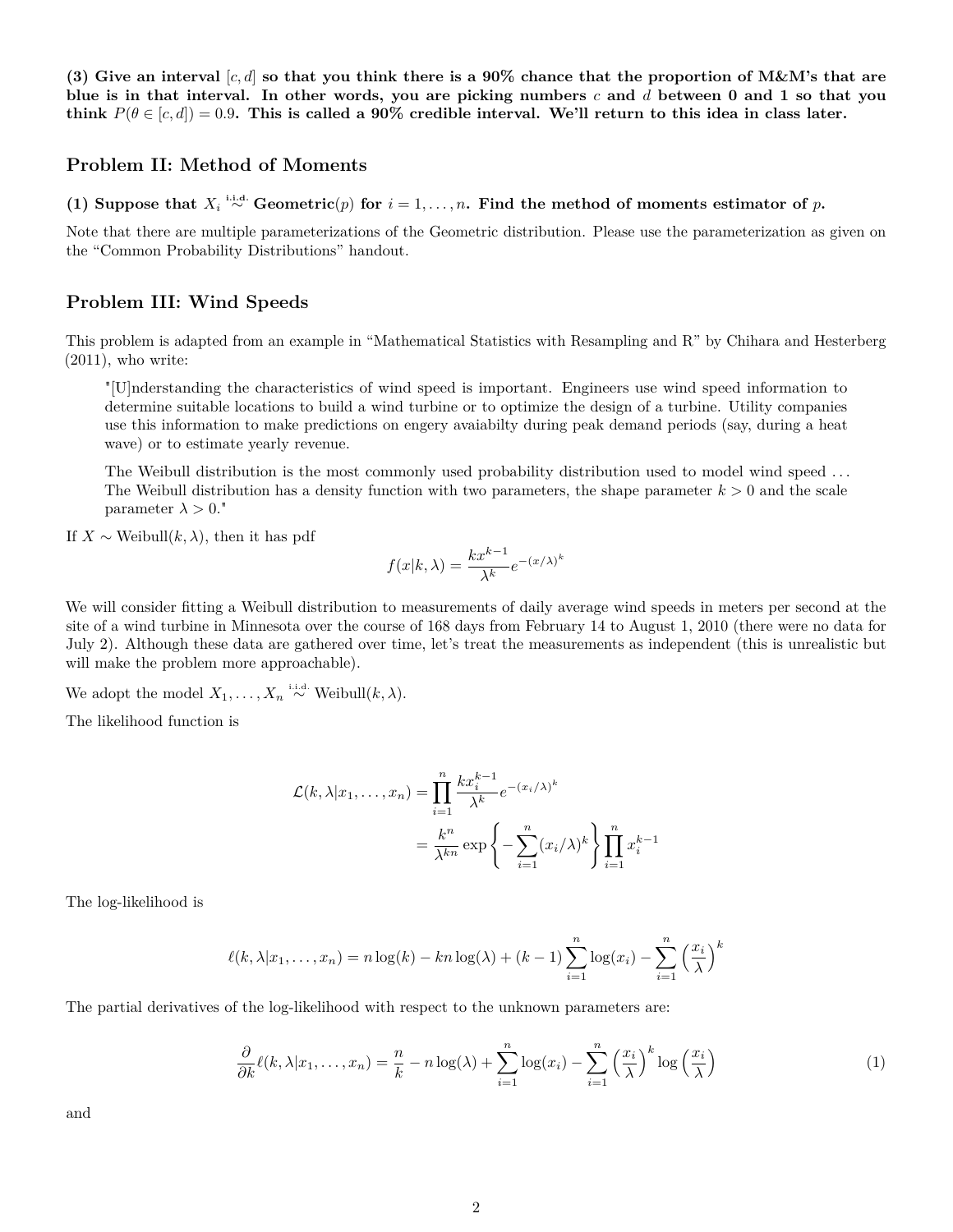<span id="page-2-0"></span>
$$
\frac{\partial}{\partial \lambda} \ell(k, \lambda | x_1, \dots, x_n) = \frac{-kn}{\lambda} + \frac{k}{\lambda^{k+1}} \sum_{i=1}^n x_i^k \tag{2}
$$

Setting [\(2\)](#page-2-0) equal to 0 and solving for  $\lambda$  gives

<span id="page-2-1"></span>
$$
\lambda = \left[\frac{1}{n}\sum_{i=1}^{n}x_i^k\right]^{1/k} \tag{3}
$$

Substituting this into [\(1\)](#page-1-0) and setting it equal to 0 gives

$$
\frac{1}{k} + \frac{1}{n} \sum_{i=1}^{n} \log(x_i) - \frac{\sum_{i=1}^{n} x_i^k \log(x_i)}{\sum_{i=1}^{n} x_i^k} = 0
$$

This equation cannot be analytically solved for *k*; numerical optimization methods must be used to maximize the log-likelihood. Note that if we plug [\(3\)](#page-2-1) back into the log-likelihood function, we obtain a function of just *k* to maximize:

$$
\tilde{\ell}(k|x_1,\ldots,x_n) = n \log(k) - kn \log\left[\left\{\frac{1}{n}\sum_{i=1}^n x_i^k\right\}^{1/k}\right] + (k-1)\sum_{i=1}^n \log(x_i) - \sum_{i=1}^n \left(\frac{x_i}{\left\{\frac{1}{n}\sum_{i'=1}^n x_{i'}^k\right\}^{1/k}}\right)^k
$$
\n
$$
= n \log(k) - n \log\left[\frac{1}{n}\sum_{i=1}^n x_i^k\right] + (k-1)\sum_{i=1}^n \log(x_i) - \sum_{i=1}^n \frac{x_i^k}{\frac{1}{n}\sum_{i'=1}^n x_{i'}^k}
$$
\n
$$
= n \log(k) - n \log\left[\frac{1}{n}\sum_{i=1}^n x_i^k\right] + (k-1)\sum_{i=1}^n \log(x_i) - n
$$

This is not the log-likelihood function, but if we find the value of *k* that maximizes  $\tilde{\ell}(k|x_1,\ldots,x_n)$ , we will have found the value of *k* that maximizes the log-likelihood.

The first and second derivatives of  $\tilde{\ell}(k|x_1,\ldots,x_n)$  are:

$$
\frac{d}{dk}\tilde{\ell}(k|x_1,\ldots,x_n) = \frac{n}{k} - n \frac{\sum_{i=1}^n x_i^k \log(x_i)}{\sum_{i=1}^n x_i^k} + \sum_{i=1}^n \log(x_i)
$$

and

$$
\frac{d^2}{dk^2}\tilde{\ell}(k|x_1,\ldots,x_n) = \frac{-n}{k^2} - n\frac{\sum_{i=1}^n x_i^k \left\{\log(x_i)\right\}^2}{\sum_{i=1}^n x_i^k} - n\frac{\left\{\sum_{i=1}^n x_i^k \log(x_i)\right\}^2}{\left\{\sum_{i=1}^n x_i^k\right\}^2}
$$

**(1) Write down a complete statement of a Newton algorithm for finding a maximum likelihood estimate of**  $k$  by maximizing the function  $\ell$ . Your algorithm will run until either a user-specified maximum number of **iterations is reached or a user-specified tolerance is reached for the magnitude of the change in estimates of** *k* **on consecutive iterations. Include a specific statement of how the estimate of** *k* **will be updated in each iteration of the algorithm. (You do not need to do any new calculus for this – all the results you need are above.)**

**(2) Once the algorithm you specified in part a has finished running, how could you use the results to find the maximum likelihood estimate of** *λ***? (You can basically just write down one of the equations derived above.)**